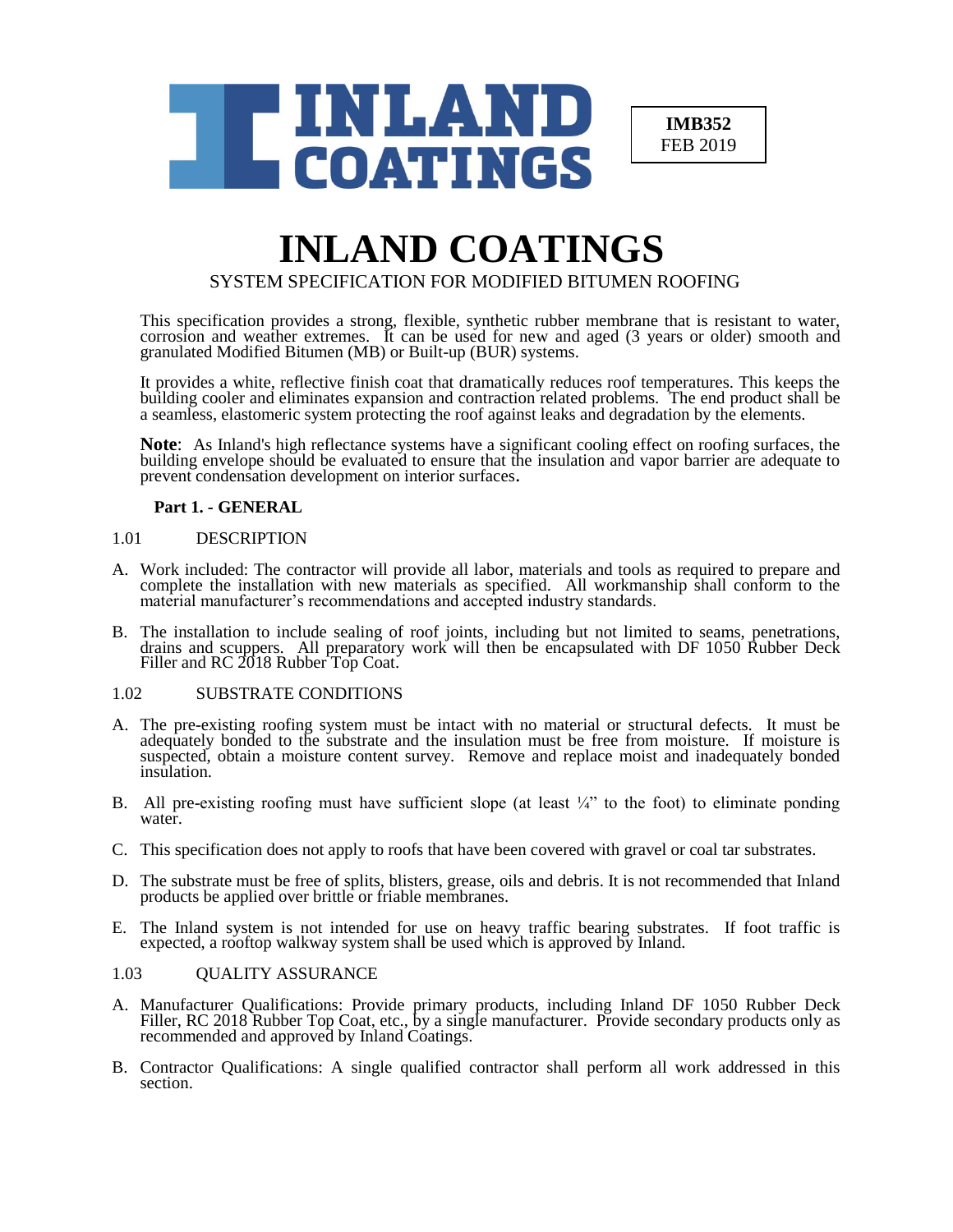# 1.04 SUBMITTALS

- A. Submit Manufacturer's literature and samples to the Owner or Owner's Representative. Literature on the protective coating, deck filler, reinforcement mesh and other related products shall be submitted for review before work is started. Literature shall show material specifications, installation instructions, Manufacturer's estimated application rate for required dry film thickness per warranty requirements and MSDS.
- B. Submit a sample copy of the Coating Manufacturer's warranty to meet project specification.

# 1.05 PRELIMINARY PROJECT REVIEW

- A. Immediately after contract award, contractor shall submit a complete and accurate Bid Report to the Inland Warranty Department for approval. This should include pages 1 & 2 of the Inland Project Profile report, a copy of the roof drawing and the following pictures with detailed descriptions:
	- 1. Distant shot of entire building.
	- 2. Roof height shot of overall project.
	- 3. Close-up of penetrations, scuppers and drains.
	- 4. Any unusual flashing or problem areas.

#### 1.06 JOB CONDITIONS

- A. Proceed with roofing work only when existing and forecasted weather conditions will permit work to be performed in accordance with manufacturer's requirements as follows:
- 1. Do not begin work if rain is expected within six hours of application.
- 2. Do not begin work if surface temperature is above 130 degrees Fahrenheit or below 40 degrees Fahrenheit, or when the dew point is less than 5 degrees Fahrenheit above the surface temperature.
- 3. No moisture, dirt, oils or other contaminates can be present when applying products.
- 4. Do not atomize coating when wind velocity is above 15 m.p.h.

# 1.07 FIELD QUALITY CONTROL

- A. The overall weather conditions, including roof surface temperature, ambient air temperature, relative humidity, dew point and wind velocity shall be recorded daily by the Contractor on the Project Profile form.
- B. Verification of Coating Thickness: The wet film thickness shall be measured and recorded daily, along with the quantity of product and total square feet applied.

#### 1.08 WARRANTY

Provide Inland Product or System Warranty per the requirement of the Building Owner and/or Architect. In order to obtain any Inland System Warranty, the following conditions apply:

- A. Determination of the appropriateness of the Inland Roofing System for any given roof must be obtained from Inland's Warranty Department prior to offering any Inland System Warranty. Inland will refuse to offer a warranty on any Inland System being installed over an unfit, unsound or inappropriate substrate. A project approval letter must be received from Inland prior to beginning the project.
- B. The Inland Roofing System must be applied to the full area of the roof. A Warranty will not be issued for installations over a section of any roof unless otherwise approved in advance by the Inland Warranty Department.
- C. All gutters and roof areas which pond water for more than 48 hours after precipitation ceases are excluded from the coverage under the Inland Warranty.
- D. All required forms, applicable warranty fees and the completed Warranty Registration Form, signed by the Contractor and Building Owner, must be returned to the Inland Warranty Department no later than 30 days after the completion of the project.

# 1.09 PRODUCT HANDLING

A. Deliver only approved materials to the job site. Deliver materials in original sealed containers with seals unbroken and labels legible and intact.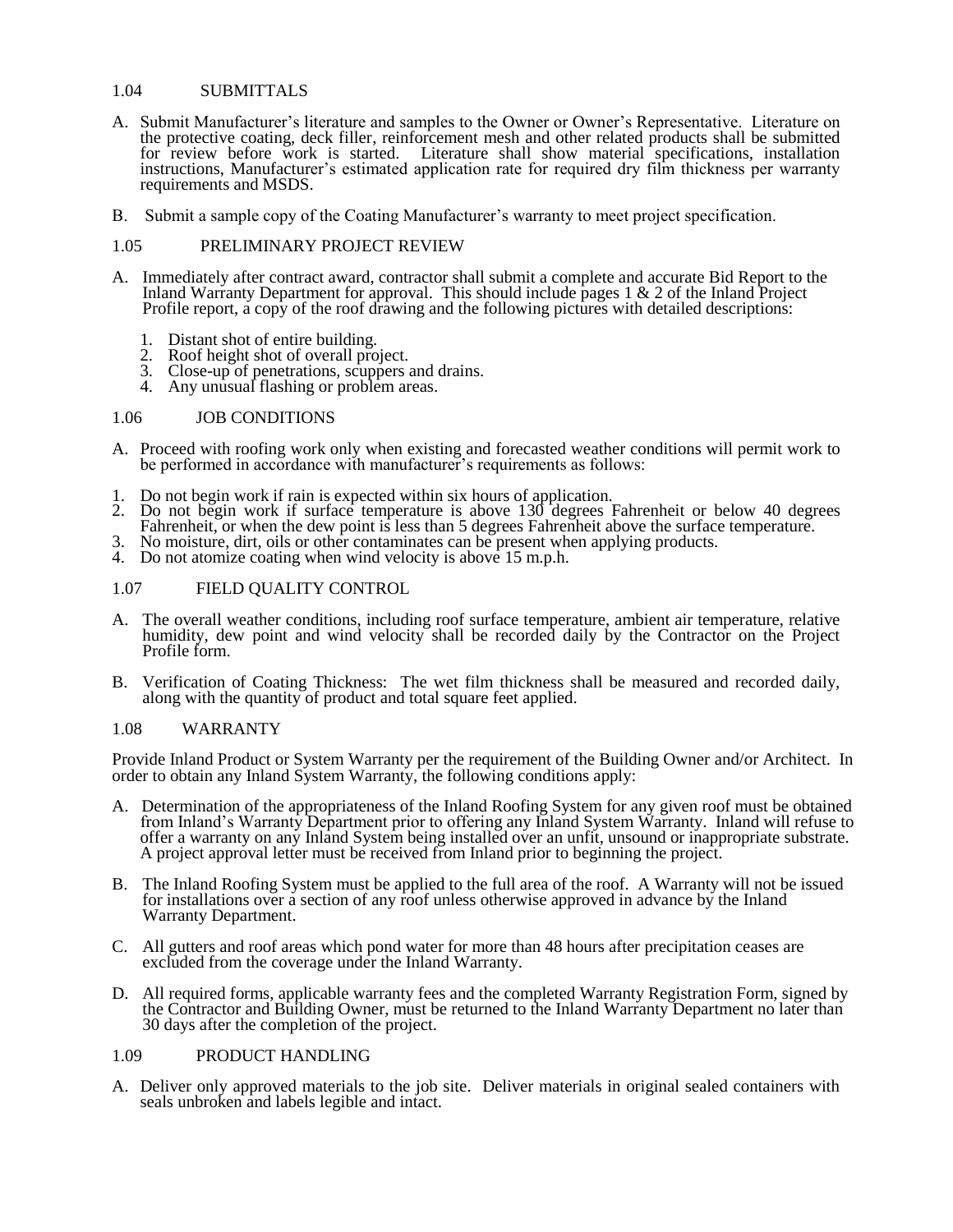- B. Store and handle materials in a manner that shall ensure there is no possibility of contamination. Store in a dry, well-ventilated, weather-tight place, at temperatures between 50 $\degree$  F and 90 $\degree$  F. Do not stack material pallets more than two high. Do not subject existing roof to unnecessary loading of stockpiled materials. In all cases the storage and handling of materials shall conform to the requirements of the manufacturer and all applicable safety regulatory agencies.
- C. Any damaged materials, or materials not conforming to the specific requirements, shall be rejected by the owner. Rejected materials shall be immediately removed from the job site and replaced at no cost to the owner.

# **Part 2. – PRODUCTS**

#### 2.01 RUBBER ROOF COATING

- A. Rubber Roof Coating products physical specifications and minimum performance criteria shall be as follows:
- 1. RC 2018 Rubber Top Coat

Drying Time:  $1 - 3$  hours Elongation: 400 percent Tensile Strength:1200 PSI Coverage Rates:  $65 - 100$  sq. ft/gal Reduction: None Specific Gravity: 1.07 Flash Point: 101° F. Solar Reflectance (white): 80+%

2. DF 1050 Rubber Deck Filler

Drying Time:  $2 - 6$  hours Coverage Rate:  $50 - 70$  sq. ft./gal. Elongation: 400% Tensile Strength: 1000 PSI Specific Gravity: 1.1 Flash Point: 101° F.

3. RC 2250 Rubber Seam Compound

Elongation: 400 percent Tensile Strength: 1000 PSI Reduction: None Specific Gravity: .94<br>Flash Point: 101°F. Flash Point:

- 3. RPM Series Polyester Mesh
- A. Stitchbonded polyester mesh for reinforcement of seams and penetrations. Provides high strength and good elongation, while conforming well to irregular surfaces.

Tensile Strength: 57.1 PSI (ASTM D1682) Elongation: 61% (ASTM D1682) Mullen Burst: 176 lbs. (ASTM D3786) Trapezoid: 16 lbs. (ASTM D1117)

- 4. CR 2100 Rubber Skylight Coating
- A. Clear, flexible rubber coating that provides excellent adhesion and water resistance for fiberglass skylight panels.

Drying Time:  $1 - 3$  hours Elongation: 400 percent (ASTM D-412) Tensile Strength:1520 PSI (ASTM D-412) Coverage Rates:  $80 - 100$  sq. ft/gal Permeance: .166 perms (ASTM E-96) Reduction: None Specific Gravity: .87 Flash Point: 101° F.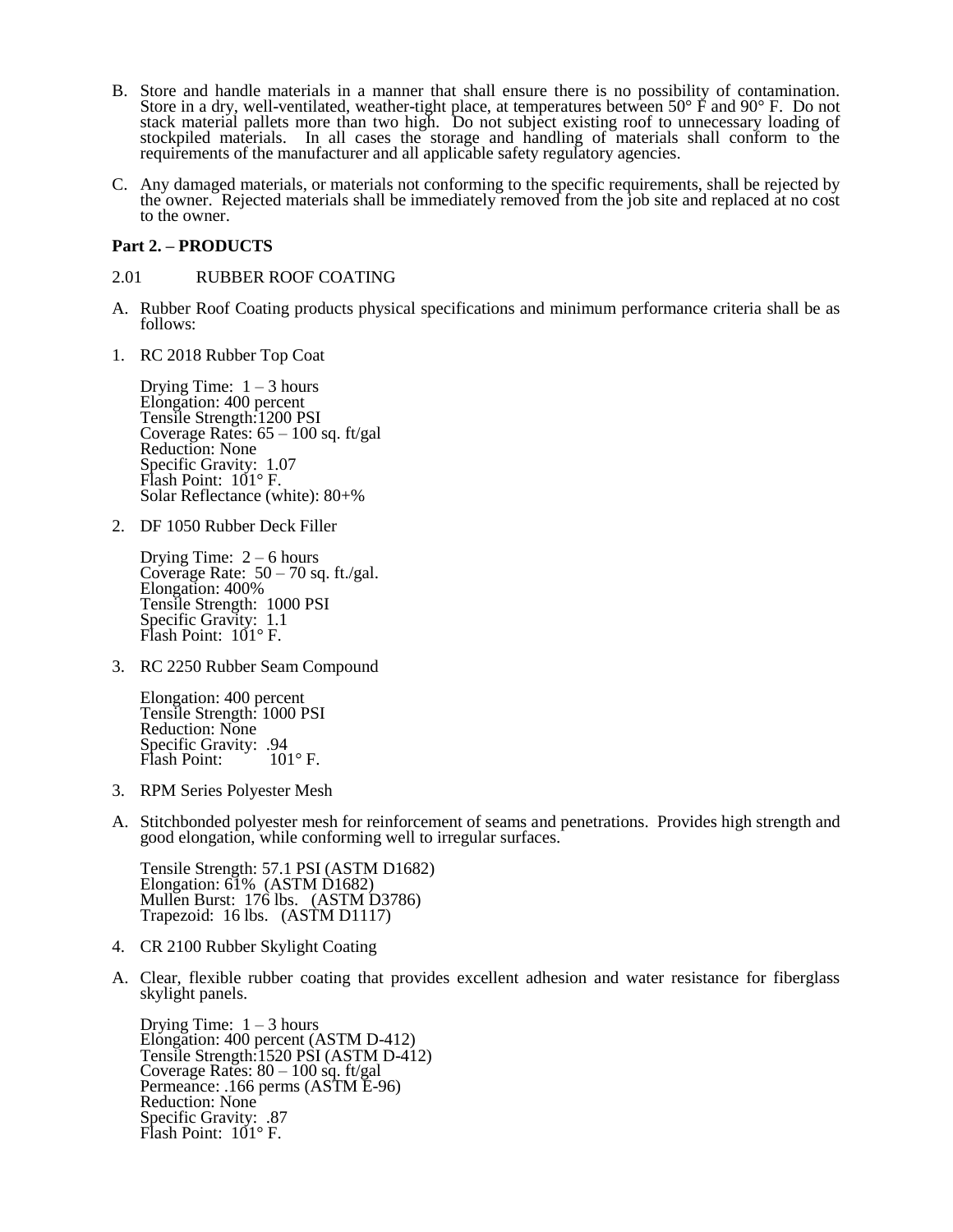- 5. RST Series Roofing Seam Tape
- A. A strong, flexible seam tape for reinforcement of seams and penetrations. Provides good elongation and conforms well to irregular surfaces.

Solid Content (ASTM D1729-69): 99.8% Tensile Strength (ASTM D-412): 35 PSI Elongation/webbing: 200% Cold Temperature Flexibility: Passes Moisture Vapor Transmission: 0.75 perms

- 6. RS 2030 Roofing Sealer
- A. Clear, flexible coating for use on asphaltic surfaces to prevent bleed and discoloration.

Drying Time:  $1 - 3$  hours Coverage Rates: 250 sq. ft/gal Reduction: None Specific Gravity: 1.02

2.02 MANUFACTURER

- A. The following roof coating manufacturers have been approved for the project. No substitutions by secondary, indirect manufacturers will be allowed.
- 1. Inland Coatings 26259 Hwy 6 Adel, IA 50003 (800) 456-8467 www.inlandcoatings.com
- B. Other manufacturers requesting approval must submit acceptable information certifying that they are the direct manufacturer from raw material into the specified product and meet the performance criteria required.

#### **PART 3.0 - INSTALLATION**

#### 3.01 SURFACE PREPARATION

- A. Examine substrate to receive new roofing. Do not proceed with installation of the Inland Roofing System until unsatisfactory conditions have been corrected in a manner acceptable to the manufacturer (Inland Coatings).
- B. Applicator shall address the following:

•Test patches

- •Treatment of Deteriorated/damaged MB/BUR
- •Treatment of ponding water areas
- •Thorough cleaning
- •Miscellaneous items
- C. Test Patches: Test patches shall be prepared in representative areas to check adhesion and ensure that the level of bleed or discoloration from the asphaltic substrate is minimal. Apply Inland RC 2018 White at a rate of 1.5 gallons per 100 s.f. Surface should be allowed to cure for a minimum of 24 hours prior to evaluating. If bleed or discoloration is present, the surface must be primed with Inland RS-2030 Roof Sealer. See section 3.04 "Priming".
- D. Treatment of Deteriorated/Damaged MB/BUR: Any areas that are buckled, blistered or torn must be repaired using similar materials. Wet insulation must be replaced. Repaired areas must be allowed 30 days to weather before applying Inland products. All fresh repairs made with MB or BUR products shall be primed with Inland RS 2030 Roofing Sealer to prevent bleed or discoloration.

All areas where the MB or BUR has significantly cracked or crazed (i.e., gaps in width and/or depth in excess of 1/16") must receive a substrate repair coat of DF-1050 Rubber Deck Filler to fill the cracks and bring the substrate to a smooth, workable surface. Heavy cracking may require multiple coats and must be reinforced with RPM Series Polyester Mesh. A minimum of 24 hours drying time should be allowed before applying other Inland products.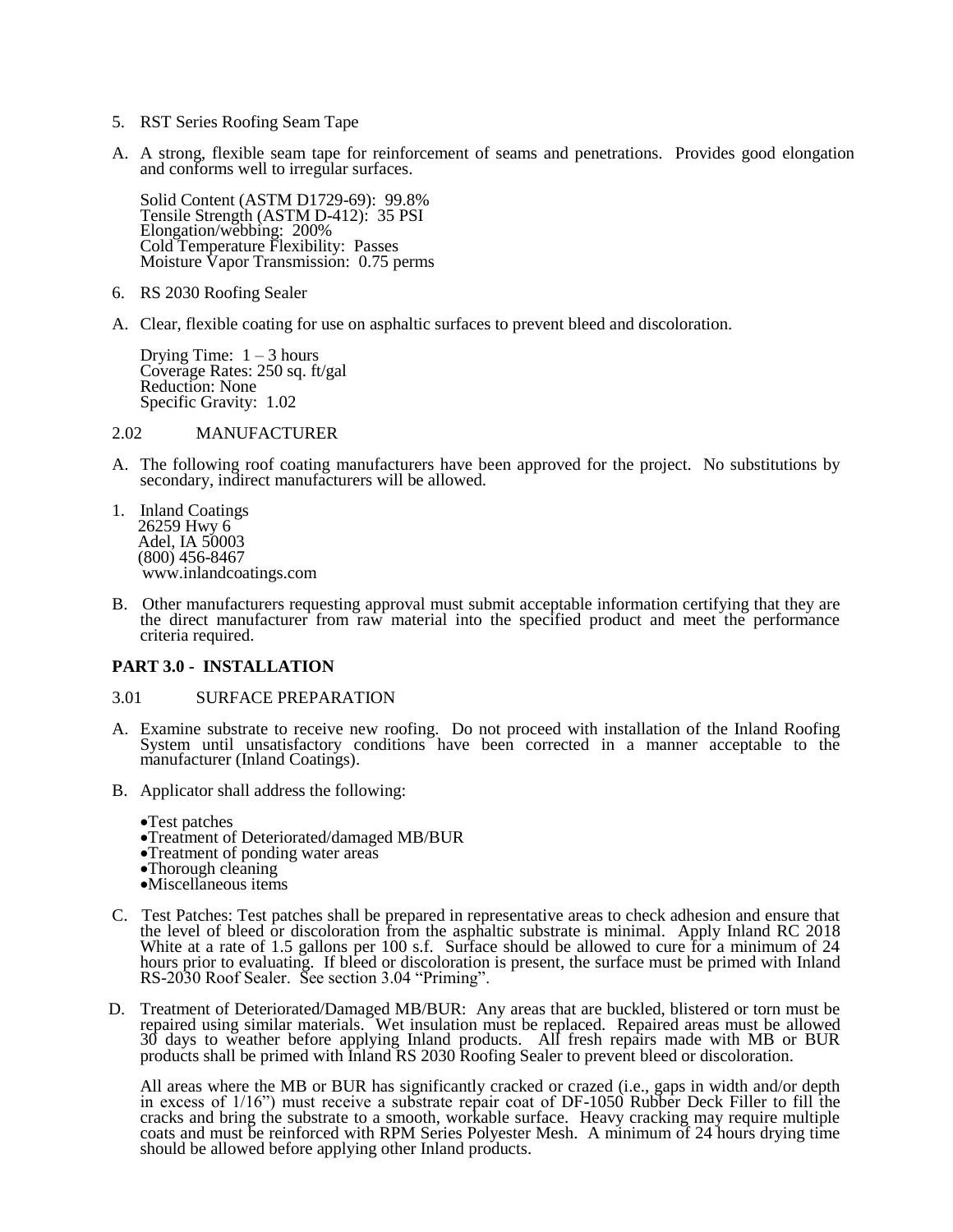Note: Repair coat(s) of DF-1050 are in addition to the standard coat of DF-1050 specified in section 3.05 (Coating Application).

- E. Treatment of Ponding Water Areas: Contractor shall make every effort to mechanically eliminate all ponding water areas on the roof prior to application of products ("ponding water" is defined as water which does not properly drain and remains for more than 48 hours after precipitation stops).
- F. Thorough Cleaning: Use a broom, power blower or roof vacuum to remove dirt, roofing granules and debris. Heavy deposits of dirt or contamination may require additional cleaning or mechanical scrubbing with a stiff bristle broom or brush. Remove oils or grease from the substrate with hot water and mild detergent. If necessary, the roof surface can be power washed with an approximate working pressure of 800 PSI to remove dirt or loose materials. Care should be taken not to damage the roof surface or inject water into the substrate during washing. If algae or fungus are present, use bleach to treat these areas and thoroughly rinse surface with fresh water. Allow at least 48 hours for complete drying after rain, power washing or water-related cleaning methods.
- 1. All existing silicone-based sealants must be completely removed prior to the application of Inland products.
- G. Air conditioning units, blowers and evaporative coolers shall be disconnected or otherwise modified to prevent contaminating the roof surfaces with water or condensation, and to prevent solvent fumes from entering the building.

#### 3.02 FLASHINGS AND PENETRATIONS (**Method 1 with RPM Series Polyester mesh**)

- A. Flash all roof penetrations, drains, scuppers and splits with RC 2250 Rubber Seam Compound, then embed RPM 400 Polyester Mesh (4" wide). Cover the RPM 400 mesh with a liberal second coat of RC 2250 Rubber Seam Compound.
- B. Seams: All seam areas that are not tightly bonded or in good condition shall be coated with Inland RC 2250 Rubber Seam Compound and Inland RPM 400 Polyester Mesh. Apply RC 2250 Rubber Seam Compound at a coverage rate of 19 sf/gal. (A 5" wide pattern should yield 45 lft/gal  $@$  45 mils DFT). The above coverage rates are to be achieved in a two-coat application and are the minimum Dry Film Thickness (DFT) requirements under this specification.
- 1. The application of RC 2250 Rubber Seam Compound should be centered on the seam, overlapping an adequate distance on either side of the seam.
- 2. Embed RPM 400 Polyester Mesh (4" wide) into the seam area. Back-brush the polyester using a stiff bristle brush to prevent wrinkling or air pockets under the fabric. Allow seam area to cure a minimum of two hours. A liberal second coat of RC 2250 is then applied over the RPM 400 Polyester Mesh.
- C. Skylights: Apply two coats of CR 2100 Rubber Skylight Coating to all fiberglass skylight panels at a rate of 100 sf/gal per coat. This is best accomplished using a roller or brush.
- D. Gutters: Apply RC 2250 Rubber Seam Compound and RPM 400 Polyester Mesh to all interior gutter seams. Gutter must be clean and dry before application.

#### 3.03 FLASHINGS AND PENETRATIONS (**Method 2 with RST Series Roofing Seam Tape**)

- A. Flash all roof penetrations, drains, scuppers and splits with RST-400 Seam Tape (4" wide). Cover the RST-400 with a liberal coat of RC 2250 Rubber Seam Compound.
- B. Seams: All seam areas that are not tightly bonded or in good condition shall be flashed with RST-400 Seam Tape. Cover the RST-400 with a liberal coat of RC 2250 Rubber Seam Compound applied at a coverage rate of 34 sf/gal. (A 5" wide pattern should yield 80 lft/gal  $@$  25 mils DFT). The combined Dry Film Thickness (DFT) should be 40 mils and is the minimum requirement under this specification.
- 1. The application of RC 2250 should be centered on the seam, overlapping an adequate distance on either side of the seam.
- C. Skylights: Apply two coats of CR 2100 Rubber Skylight Coating to all fiberglass skylight panels at a rate of 100 sf/gal per coat. This is best accomplished using a roller or brush.
- D. Gutters: Apply RST-400 Seam Tape and RC 2250 Rubber Seam Compound to all interior gutter seams. Gutter must be clean and dry before application.